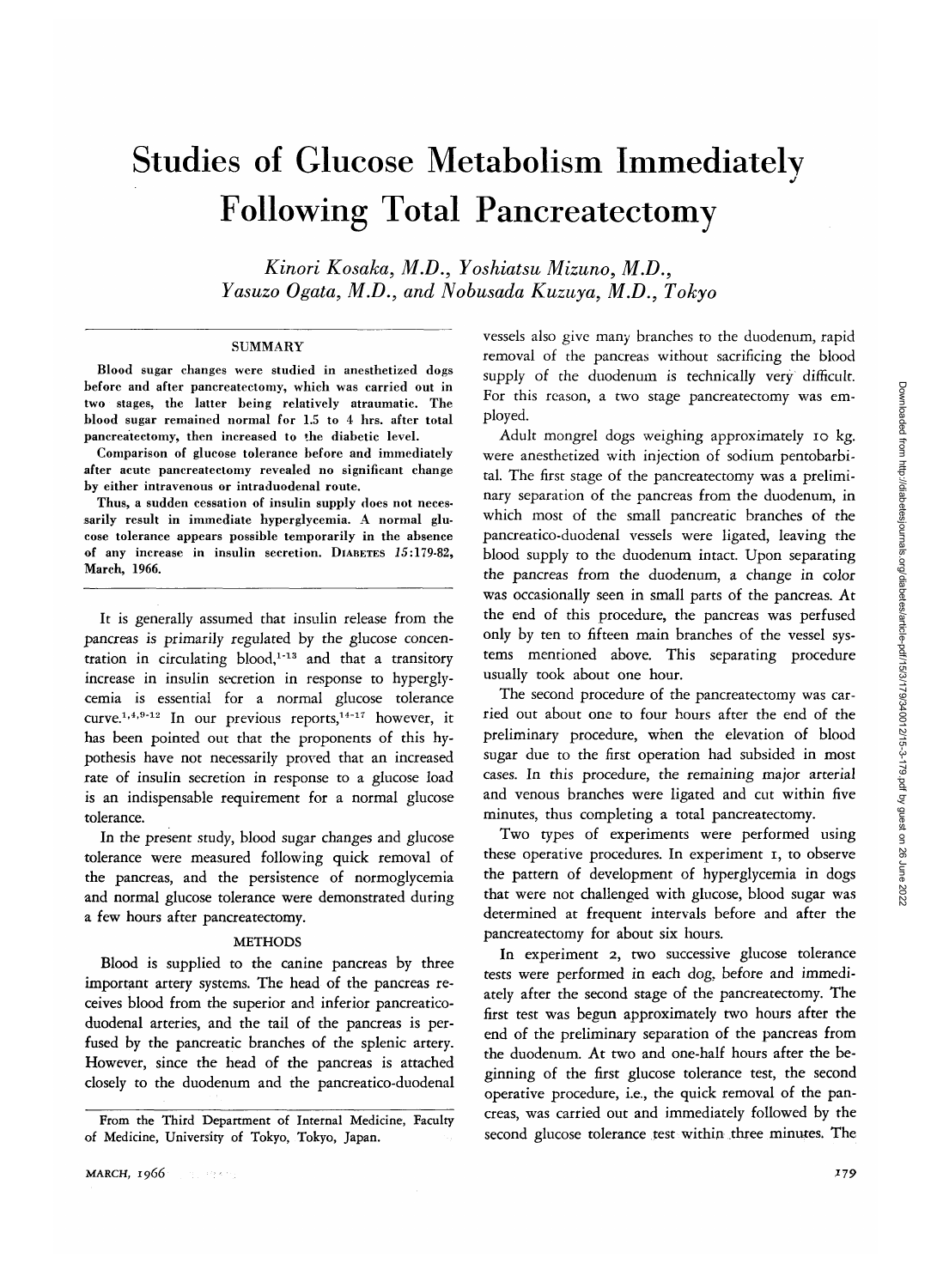glucose was administered either into the duodenal lumen by injection of one gram per kilogram, dissolved in ioo ml. of water, or intravenously in ten minutes in a dose of one gram per kilogram in 50 per cent solution. Blood samples were obtained every ten minutes for ninety minutes. Two tests were performed with the same amount of glucose by the same route. Blood sugar was determined by Hagedorn-Jensen's method<sup>18</sup> with 0.05 or 0.1 ml. of whole blood from a cut on the ear.

#### RESULTS

As shown in figure 1, a slight temporary increase in blood sugar, which returned to normal in one hour, was noted after the preliminary separating procedure. Following the second procedure of complete pancreatectomy, no significant rise or fall in blood sugar was observed for 1.5 to 4 hrs. Then, the blood sugar tended to rise steadily to diabetic levels at a rate of approximately 40 mg./dl. per hour. After twenty hours, all animals had hyperglycemia above 300 mg./dl.

As shown in figures 2 and 3, and tables 1 and 2, a close similarity was noted between two glucose tolerance curves obtained in the same animal before and after pancreatectomy. This was true of both types of glucose tolerance test. No significant differences between the blood sugar levels before and immediately after pancreatectomy were observed at any time during ninety minutes following glucose loading.

#### DISCUSSION

The indispensability of a continuous secretion of a small amount of insulin for maintenance of homeostasis of blood sugar was demonstrated by Hedon<sup>19</sup> and Houssay et al.<sup>20</sup> by transplantation of the excised pancreas, and by Houssay et al.<sup>21</sup> and Holm<sup>22</sup> with insulin infusions. Soskin et al.,<sup>23,24</sup> who maintained pancreatectomized dogs with constant infusions of insulin, also



**FIG. I. Blood sugar changes following pancreatectomy.**



FIG. **2.** Glucose tolerance curves by glucose loading [I gm. glucose per kilogram body weight) into the duodenum before and immediately after total pancreatectomy;



**FIG. 3. Intravenous glucose tolerance curves before and immediately after total pancreatectomy.**

regarded a basal supply of insulin as an essential prerequisite for a normal glucose tolerance curve.

Although Chambers and Coryllos<sup>25</sup> observed in five dogs that the blood sugar may remain normal for two hours after pancreatectomy, the normoglycemic period was not clearly demonstrated and the paper was not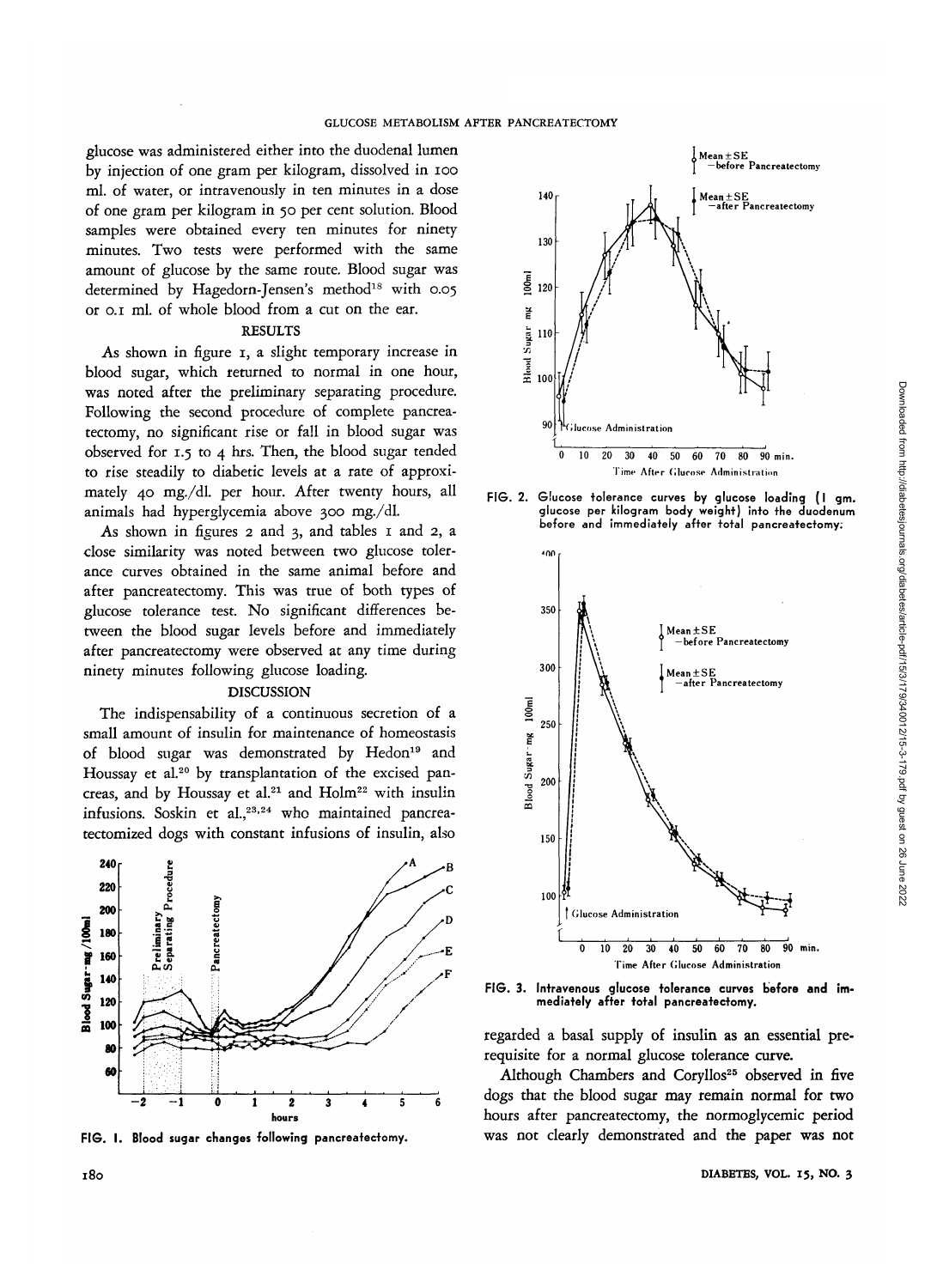|                     |                         |                         | Time course of the blood sugar values (in mg./dl.) following glucose loading<br>into the duodenal lumen before and immediately after total pancreatectomy |                  |                  |                  |                  |                                  |                  |                  |             |                  |
|---------------------|-------------------------|-------------------------|-----------------------------------------------------------------------------------------------------------------------------------------------------------|------------------|------------------|------------------|------------------|----------------------------------|------------------|------------------|-------------|------------------|
|                     | Number of<br>Experiment |                         | $\bf{0}$                                                                                                                                                  | 10               | 20               | 30               | 40               | Time after glucose loading<br>50 | (min.)<br>60     | 70               | 80          | 90               |
|                     |                         | Before<br>After         | 113<br>117                                                                                                                                                | 130<br>128       | 140<br>135       | 143<br>149       | 148<br>145       | 145<br>140                       | 141<br>135       | 130<br>126       | 119<br>120  | 108<br>115       |
|                     | $\mathbf{2}$            | Before<br>$\cdot$ After | 82<br>88                                                                                                                                                  | 102<br>102       | 112<br>108       | 119<br>118       | 123<br>122       | 120<br>118                       | 113<br>113       | 110<br>105       | 104<br>108  | 100<br>104       |
|                     | 3                       | <b>Before</b><br>After  | 95<br>90                                                                                                                                                  | 110<br>107       | 123<br>120       | 136<br>130       | 144<br>135       | 128<br>135                       | 120<br>125       | 112<br>110       | 93<br>100   | 92<br>102        |
|                     | 4                       | <b>Before</b><br>After  | 90<br>94                                                                                                                                                  | 112<br>111       | 125<br>128       | 127<br>138       | 140<br>137       | 132<br>128                       | 110<br>115       | 102<br>98        | 98<br>90    | 90<br>98         |
|                     | 5                       | Before<br>After         | 102<br>37                                                                                                                                                 | 118<br>110       | 136<br>126       | 142<br>135       | 135<br>138       | 119<br>137                       | 106<br>114       | 95<br>95         | 91<br>91    | 99<br>89         |
| $Mean + SEM \angle$ |                         | Before                  | 96<br>$\pm$ 5.3                                                                                                                                           | 114<br>$\pm 4.7$ | 127<br>±4.9      | 133<br>±4.7      | 138<br>$\pm 4.3$ | 129<br>$\pm 4.7$                 | 116<br>$\pm 6.3$ | 110<br>±4.9      | 101<br>±5.0 | 98<br>$\pm$ 3.2  |
|                     |                         | After                   | 95<br>±5.6                                                                                                                                                | 112<br>±4.4      | 123<br>$\pm 4.5$ | 134<br>$\pm$ 5.1 | 135<br>$\pm 3.8$ | 132<br>$\pm$ 3.9                 | 120<br>$\pm 4.3$ | 107<br>$\pm$ 5.5 | 102<br>±5.6 | 102<br>$\pm 4.2$ |

|  |  |  |  |  |  |  |  |  |  | K. KOSAKA, M.D., Y. MIZUNO, M.D., Y. OGATA, M.D., AND N. KUZUYA, M.D. |  |
|--|--|--|--|--|--|--|--|--|--|-----------------------------------------------------------------------|--|
|--|--|--|--|--|--|--|--|--|--|-----------------------------------------------------------------------|--|

TABLE 1

|                                                                     | TABLE 2 |                                        |  |  |  |  |  |  |  |  |  |
|---------------------------------------------------------------------|---------|----------------------------------------|--|--|--|--|--|--|--|--|--|
| Intravenous glucose tolerance tests (blood sugar values in mg./dl.) |         |                                        |  |  |  |  |  |  |  |  |  |
|                                                                     |         | immediately after total pancreatectomy |  |  |  |  |  |  |  |  |  |

| Number of<br>Experiments       |               | Time after glucose loading (min.)<br>90<br>80<br>Before<br>$\bf{0}$<br>10<br>30<br>20<br>70<br>40<br>50<br>60 |             |                  |             |                  |             |                  |             |                 |          |                  |
|--------------------------------|---------------|---------------------------------------------------------------------------------------------------------------|-------------|------------------|-------------|------------------|-------------|------------------|-------------|-----------------|----------|------------------|
|                                | <b>Before</b> | 105                                                                                                           | 356         | 296              | 232         | 188              | 164         | 132              | 120         | 110             | 112      | 107              |
|                                | After         | 109                                                                                                           | 338         | 283              | 217         | 167              | 154         | 137              | 120         | 108             | 100      | 101              |
| $\mathbf{2}$                   | Before        | 98                                                                                                            | 372         | 310              | 248         | 190              | 170         | 138              | 124         | 108             | 100      | 99               |
|                                | After         | 114                                                                                                           | 348         | 380              | 238         | 200              | 166         | 140              | 126         | 112             | 105      | 101              |
| 3                              | Before        | 112                                                                                                           | 356         | 284              | 225         | 186              | 149         | 127              | 119         | 87              | 80       | 82               |
|                                | After         | 100                                                                                                           | 360         | 300              | 245         | 199              | 163         | 130              | 118         | 92              | 90       | 90               |
| 4                              | Before        | 89                                                                                                            | 340         | 260              | 219         | 161              | 138         | 115              | 105         | 82              | 70       | 72               |
|                                | After         | 87                                                                                                            | 362         | 280              | 222         | 180              | 152         | 127              | 108         | 80              | 82       | 83               |
| 5.                             | Before        | 102                                                                                                           | 330         | 280              | 236         | 190              | 155         | 122              | 102         | 100             | 88       | 86               |
|                                | After         | 100                                                                                                           | 378         | 290              | 228         | 189              | 135         | 116              | 100         | 106             | 98       | 100 <sup>1</sup> |
|                                | Before        | 101<br>$\pm 3.1$                                                                                              | 350<br>±7.2 | 286<br>$\pm 8.4$ | 232<br>±4.9 | 183<br>$\pm$ 5.5 | 155<br>±5.6 | 127<br>$\pm$ 3.6 | 114<br>±4.4 | 97<br>$\pm 4.6$ | 90<br>±7 | 89<br>$\pm 6.2$  |
| Mean $\pm$ SEM $\triangleleft$ | After         | 102<br>±4.6                                                                                                   | 357<br>±7.1 | 287<br>$\pm$ 3.8 | 230<br>±5.1 | 187<br>±4.8      | 154<br>±5.2 | 130<br>±4.2      | 114<br>±4.7 | 100<br>±5.5     | 97<br>±4 | 95<br>$\pm 3.8$  |

much noticed recently. It is probable that this normoglycemic period was obscured in the work of others by blood sugar changes accompanying the pancreatectomy in which extensive operations such as gastrojejunostomy or choledochojejunostomy often were involved. In our method of operation the manipulations accompanying the actual pancreatectomy, i.e., the second procedure, have been minimized by completing the time-requiring separation procedure first.

Recently, Wrenshall et al.<sup>29</sup> reported that clamping of the subcutaneously transplanted pancreatic graft in dogs induced an acute rise of blood sugar within four to ten minutes. Apparent contradiction between their result and ours might be attributed to differences in experimental procedure. In their experiment, partial pancreatectomy carried out one week before clamping; might have induced a marginal deficiency in circulating insulin which rapidly became complete after the supply from the graft was cut off.

Recent establishment of acute hyperglycemia following single injection of anti-insulin serum by several authors,<sup>26-28</sup> which is in contrast to several hours of normoglycemia in our experiment, may be attributable to the difference between neutralization of all the insulin from the circulation when anti-insulin serum is administered and simple cessation of insulin secretion following pancreatectomy.

The demonstration of normal glucose tolerance after total pancreatectomy apparently rules out the indispensability of increased insulin secretion from the